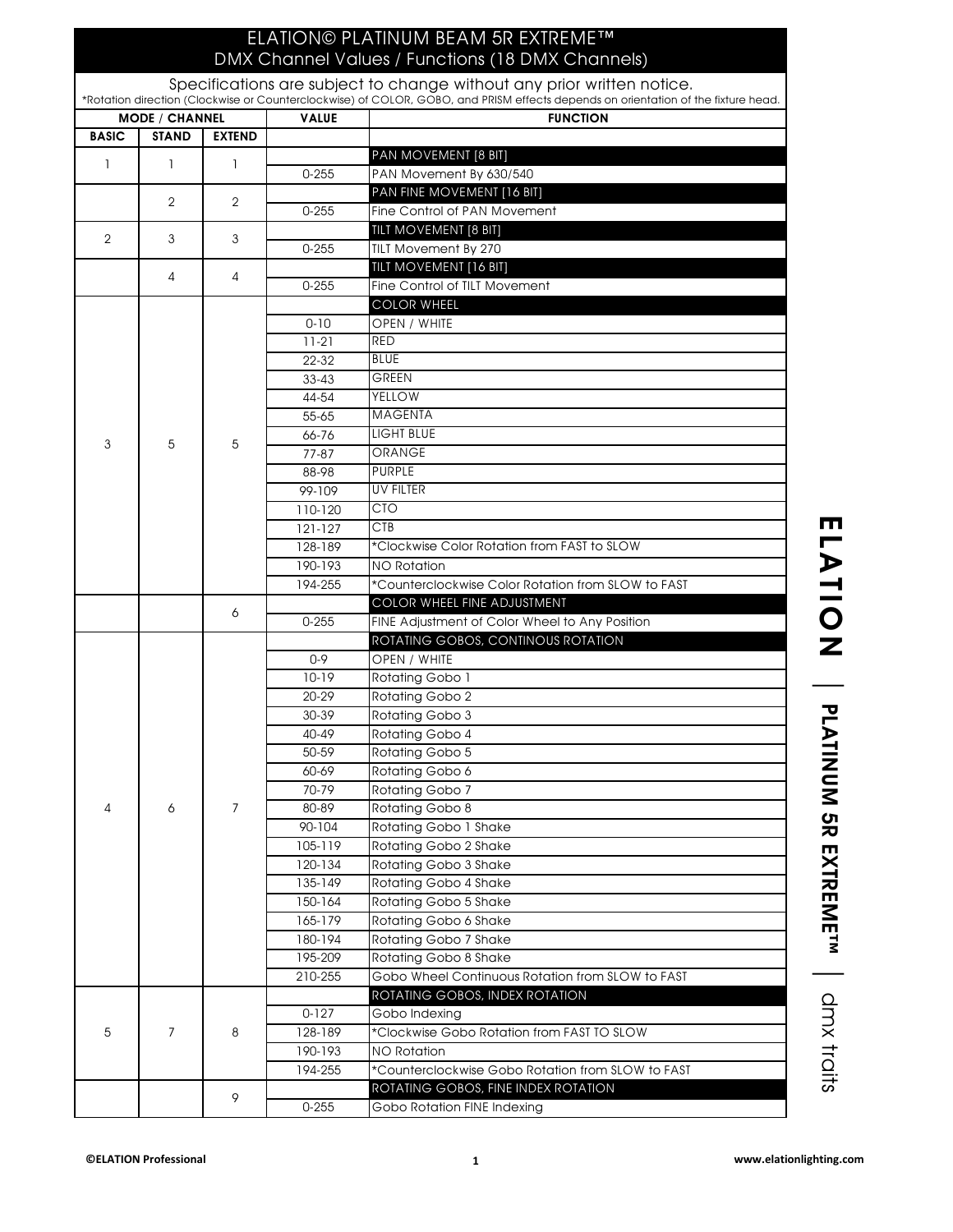## ELATION© PLATINUM BEAM 5R EXTREME™

VALUE RUNCTION BASIC STAND EXTEND DMX Channel Values / Functions (18 DMX Channels) Specifications are subject to change without any prior written notice. \*Rotation direction (Clockwise or Counterclockwise) of COLOR, GOBO, and PRISM effects depends on orientation of the fixture head. MODE / CHANNEL ROTATING PRISM, PRISM / GOBO MACROS 0-3 OPEN 4-63 8-FACET PRISM \*Clockwise Rotation from FAST to SLOW 64-67 NO Rotation 68-127 8-FACET PRISM \*Counterclockwise Rotation from SLOW to FAST 128-135 Macro 1 136-143 Macro 2 144-151 Macro 3 152-159 Macro 4 160-167 Macro 5 168-175 Macro 6 176-183 Macro 7 184-191 Macro 8 192-199 Macro 9 200-207 Macro 10 208-215 Macro 11 216-223 Macro 12 224-231 Macro 13 232-239 Macro 14 240-247 Macro 15 248-255 Macro 16 **FOCUS** 0-255 Continuous Adjustment from NEAR to FAR FOCUS FINE 0-255 Continuous FINE Focus Adjustment SHUTTER, STROBE 0-31 Shutter CLOSED 32-63 NO Function (Shutter OPEN) 64-95 Strobe Effect SLOW to FAST 96-127 NO Function (Shutter OPEN) 128-159 Pulse Effect In Sequences 160-191 NO Function (Shutter OPEN) 192-223 Random Strobe Effect SLOW to FAST 224-255 NO Function (Shutter Open) DIMMER INTENSITY 0-255 **Intensity 0 to 100%** DIMMER INTENSITY FINE 0-255 Dimmer Intensity FINE Adjustment FROST 0-127 Disable FROST 128-255 Enable FROST PAN / TILT MOVEMENT SPEED 0-225 MAX to MIN Speed 10 12 16 9 11 14 15 12 8 10 13 6 | 8 | 10 7 9 11

11 13 17

226-235 Blackout by Movement

246-255 NO Function

236-245 Blackout by ALL Wheel Changing